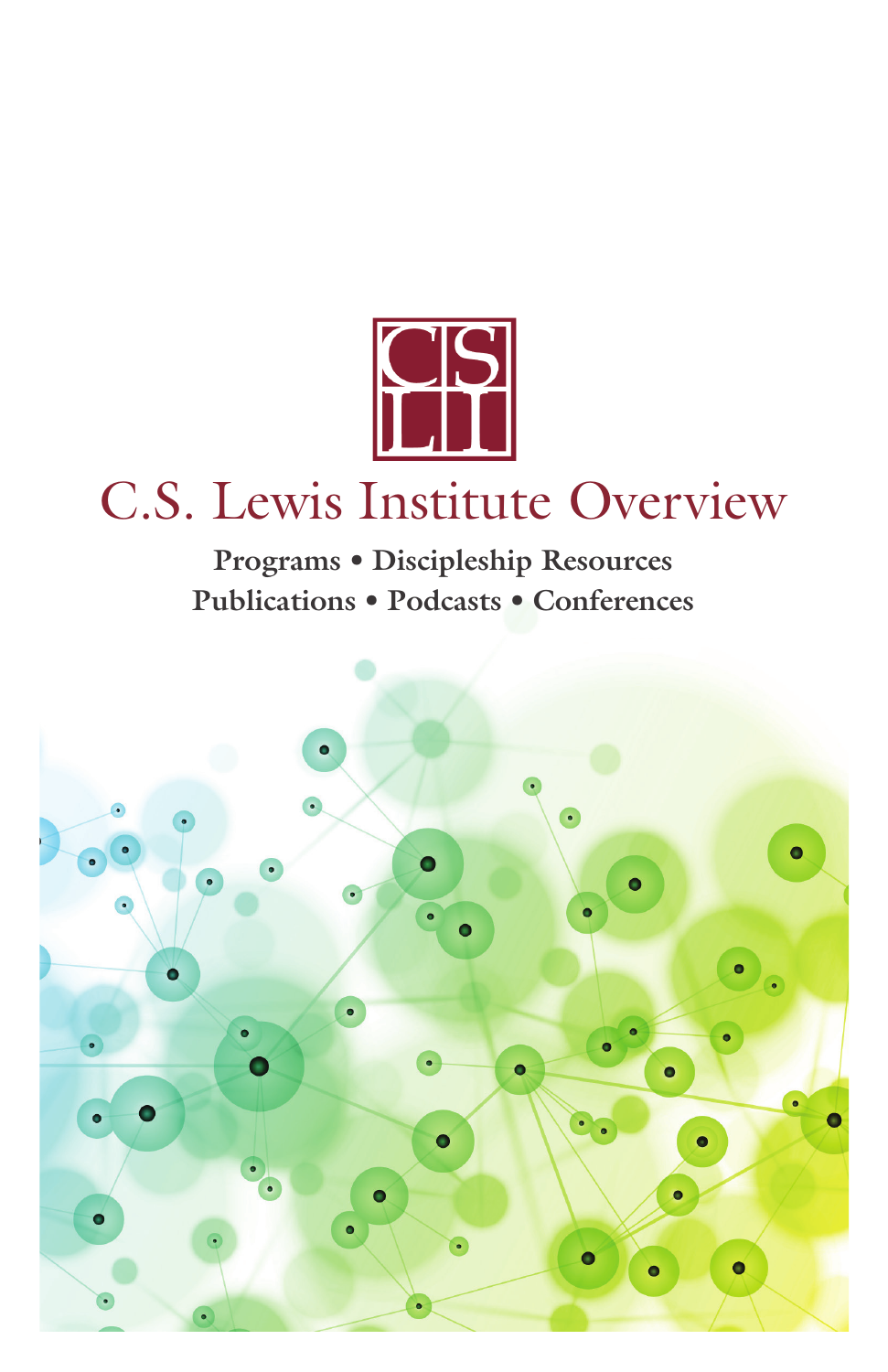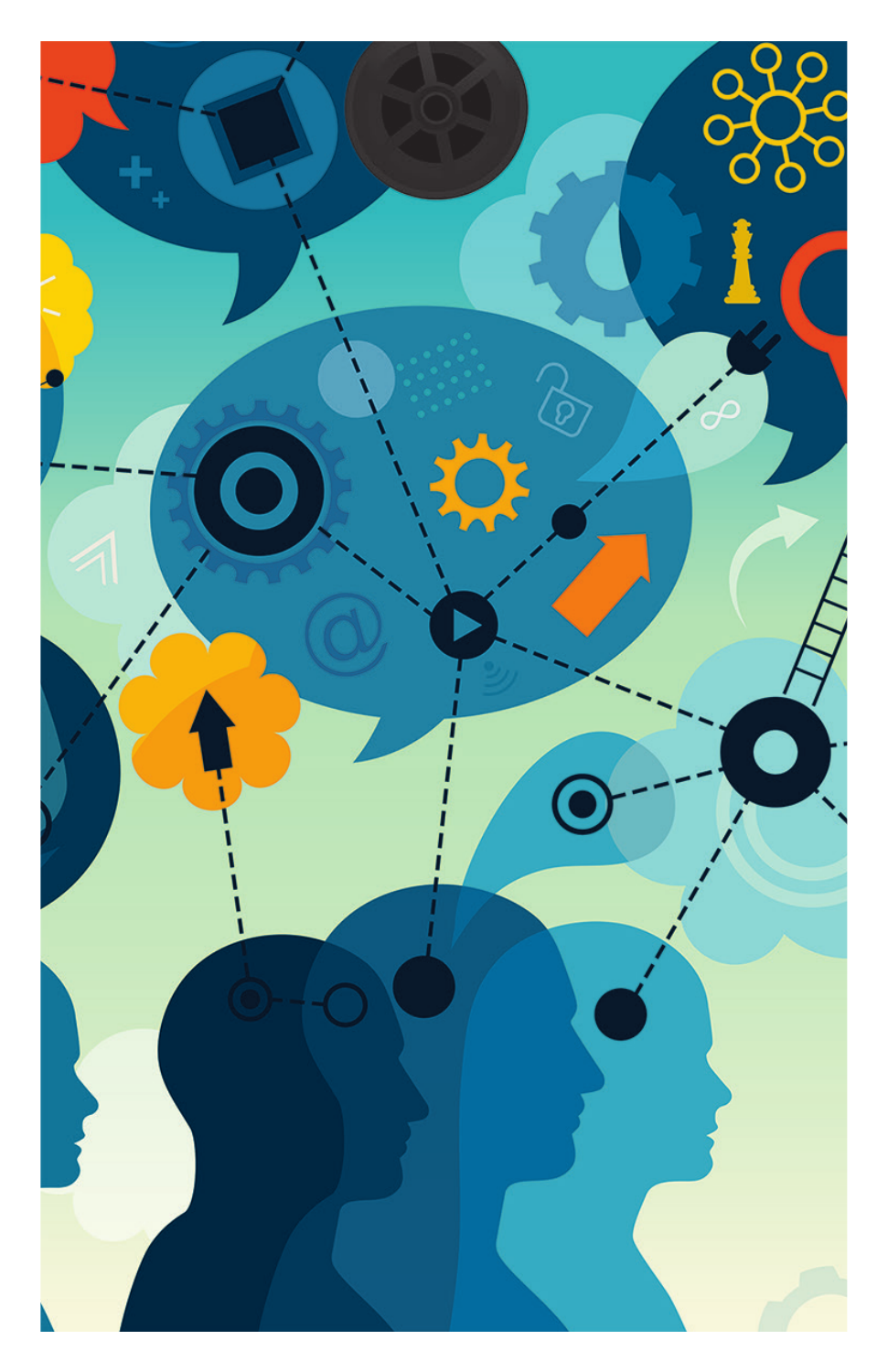

# **C.S. Lewis Institute Overview**

The C.S. Lewis Institute offers life-changing discipleship for those who are ready to be intentional about spiritual growth in Christ, and who desire for God to use them in powerful ways for His Kingdom. The Institute was founded in 1976 in the legacy of author and Christian apologist C.S. Lewis with the inspiration to develop thousands more like him who would articulate, defend, share and live their faith in Jesus Christ in their personal and public lives.

The Institute is interdenominational, works closely with a variety of churches and is a servant ministry, assisting churches and pastors in training disciples of Jesus Christ. This takes the form of discipleship programs, conferences and seminars, pastor fellowships as well as print and online resources.

The Institute has 17 locations throughout the United States, Canada and the United Kingdom and is seeking to plant additional city locations in the years ahead as the Lord leads.

The Institute also has an international reach as people from over 200 countries visited the website last year to access and use the discipleship resources. Pilot discipleship programs are also being developed in South Asia, Africa and Europe.

### **Fellows Program**

The Fellows Program is the Institute's flagship, tuition-free, year-long discipleship program designed for those who are ready to be intentional about spiritual growth in Christ, and who desire for God to use them in powerful ways for His Kingdom. This high challenge, high yield program is designed so that working adults can do the program while continuing their work and family life. The Institute charges no tuition for the program which is funded through the financial gifts of many individual donors. By the end of the program, each Fellow has prayerfully designed an intentional disciple-making plan that focuses on their work, church and home.

The Fellows Program's unique approach focuses on the integration of the heart and mind in an interdenominational setting, and is intentionally designed to dramatically alter the trajectory of spiritual growth to help Fellows become more and more like Jesus. A combination of dynamic teachers and writers, experienced mentors, effective small groups and active engagement in the Word aims to produce faithful disciples of Jesus Christ who will actively make disciples as empowered by the Holy Spirit.

The program is 12 months in length beginning with a June kickoff, summer readings and study, a fall retreat and monthly meetings September through June.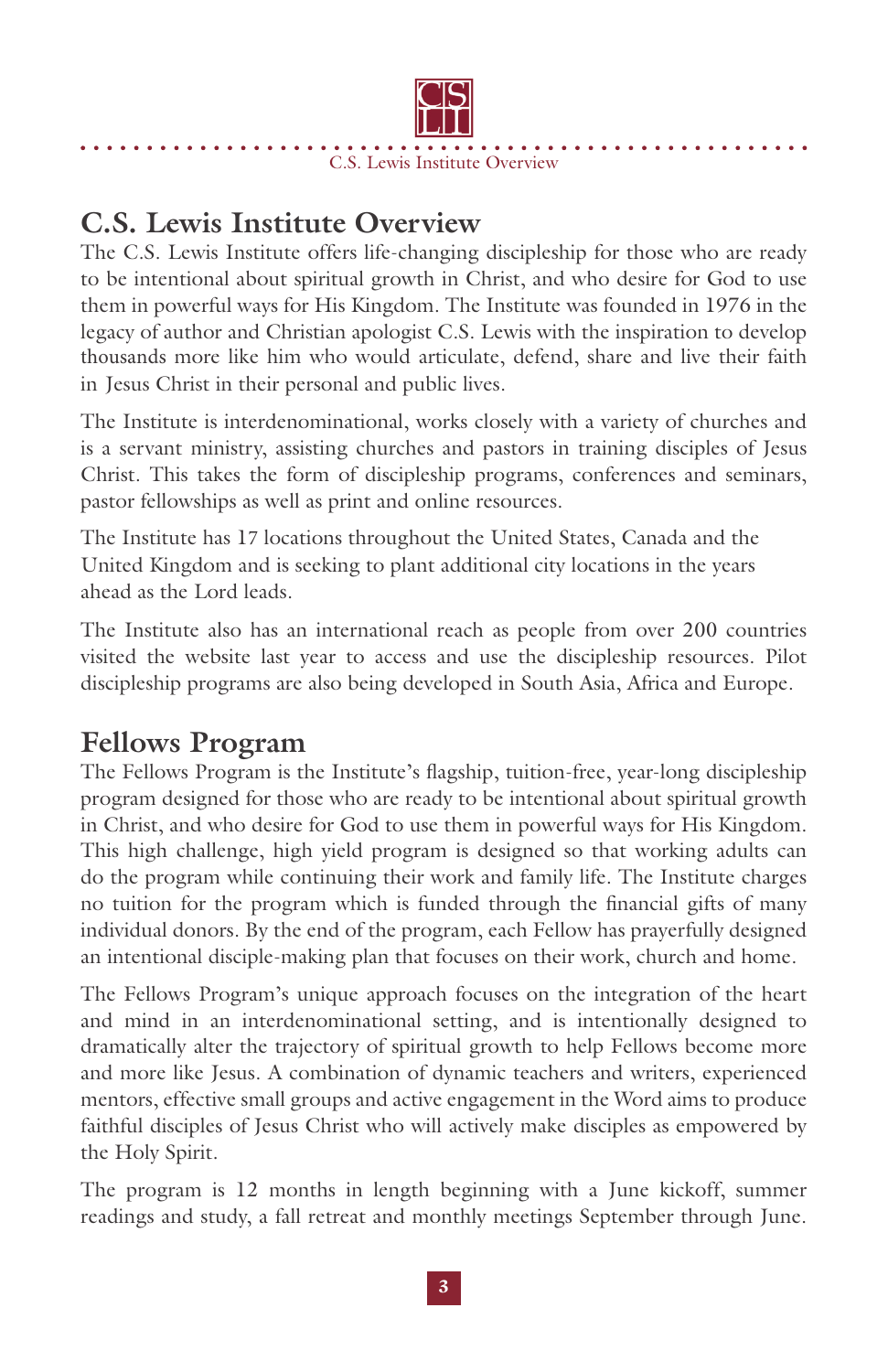

Each month a different biblical theme is explored including elements on spiritual formation, conversational apologetics, evangelism, calling, and discipleship.

A survey of our Fellows found that after completing the program, 100% experienced an increase in their involvement in ministry to their family and neighborhood; 88% increased in their involvement in workplace ministry; 76% would be willing to lead a discipleship group in their home and 84% said the program has "transformed or significantly impacted their life."

To date over 5,500 people worldwide have participated in this program and an estimated 500 additional people will take part this coming year in 17 different cities around the globe.

### **The Keeping the Faith Program**

The C.S. Lewis Institute's goal is to provide effective discipleship resources for people at every stage of life. The Keeping the Faith program has been developed to equip parents, grandparents and other caring adults for intentional discipleship of their children and teens. We have videos, podcasts, articles, a blog and we regularly post on Facebook and Instagram.

In addition we have developed Aslan Academy groups. Aslan Academy Small Groups are centered around the *Keeping the Faith* guidebook. The *Keeping the Faith* guidebook leads participants through an eight- or nine-month series of highquality books, group discussions and family activities, with an emphasis on a vibrant relationship with Jesus, fellowship with other believing families, prayer, Bible study and practical application.

#### The Keeping the Faith Program is for you IF

You are an adult who cares deeply about the young people in your life.

You are a follower of Jesus looking for wisdom and help.

You are increasingly aware of the growing chasm between our culture and God's biblical design for humanity, and you think that the future of people of faith is uncertain.

You want to take action on your family's behalf, but you are not sure where to start.

# **Discipleship Resources**

In addition to the Fellows Program and the Keeping the Faith Program, the Institute offers numerous resources that cultivate spiritual growth and inspire men and women to be used powerfully by Christ in their churches, workplaces and

4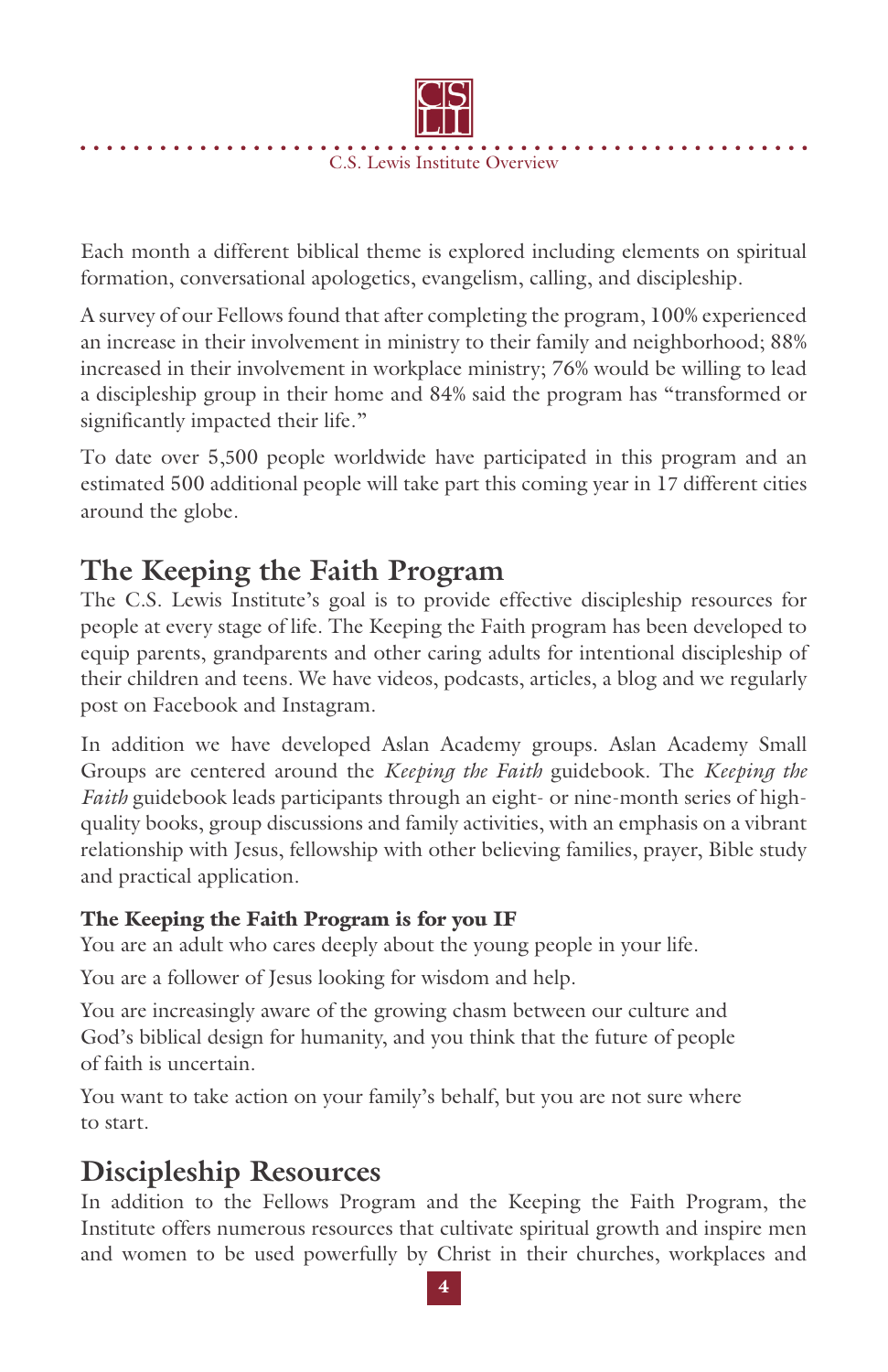

homes. To see our full list, please go to[: cslewisinstitute.org/resource\\_center.](https://www.cslewisinstitute.org/Resource_Center) Some of the resources we offer include:

#### Discipleship with C.S. Lewis: A Guide to Mere Christianity

Dr. Joel Woodruff's book, *Discipleship with C.S. Lewis: A Guide to Mere Christianity* has cracked the code on *Mere Christianity.* This user-friendly book will enable both believers and seekers alike to explore the core teachings and practices of the Christian faith through short readings from the Bible and *Mere Christianity.* It is designed for use in one-on-one mentoring relationships and small groups, and includes a facilitator's guide.

#### The Adventure of Joining God in His Work

God is always at work (John 5:17). He is redeeming lost people and restoring his fallen creation, and he invites us in Christ to join him in his work. As a follower of Jesus, you are on God's redemption and restoration team. In order to respond to this call, you must step out of your ordinary world, over the threshold of your comfort zone, and enter his life-changing adventure. Nine topics are covered in this interactive resource so that participants walk away equipped with a mindset for mission and useful tools to help fulfill God's calling on us as disciples who make disciples.

#### The Spiritual Pilgrimage of C.S. Lewis

Adapted from CSLI's 2016 Summer Conference on the topic of the spiritual formation of C.S. Lewis. This six- part video based program titled Learning from the Spiritual Pilgrimage of C.S. Lewis is ideal for small group and individual study!

**Heart & Mind Discipleship:** A ten-week small group discipleship program that is designed for new believers or anyone who wants to deepen their understanding of faith in Christ. *Heart*  $\mathfrak{S}$  *Mind* is being used all over the world in churches, home group gatherings, and military installations.

#### Small Group Resource for Women, *Conversations That Count:*

*An Introduction to Christian Apologetics.* This introduction to Christian Apologetics will be of help to Christian women. Christian apologetics can be an encouragement to our own faith as well as a means for pointing others to the reasonableness of our faith in Jesus Christ. Featuring Dr. Amy Orr-Ewing and Jana Harmon, this small group apologetics resource is prepared for women, adapted from CSLI's Women's Apologetics Conference held on October 20-21, 2017.

Conversational Apologetics Course is a ten-week "hands on" program to help participants actively engage with difficult issues and be prepared to effectively discuss their faith with their neighbors, co-workers, family and friends. It is being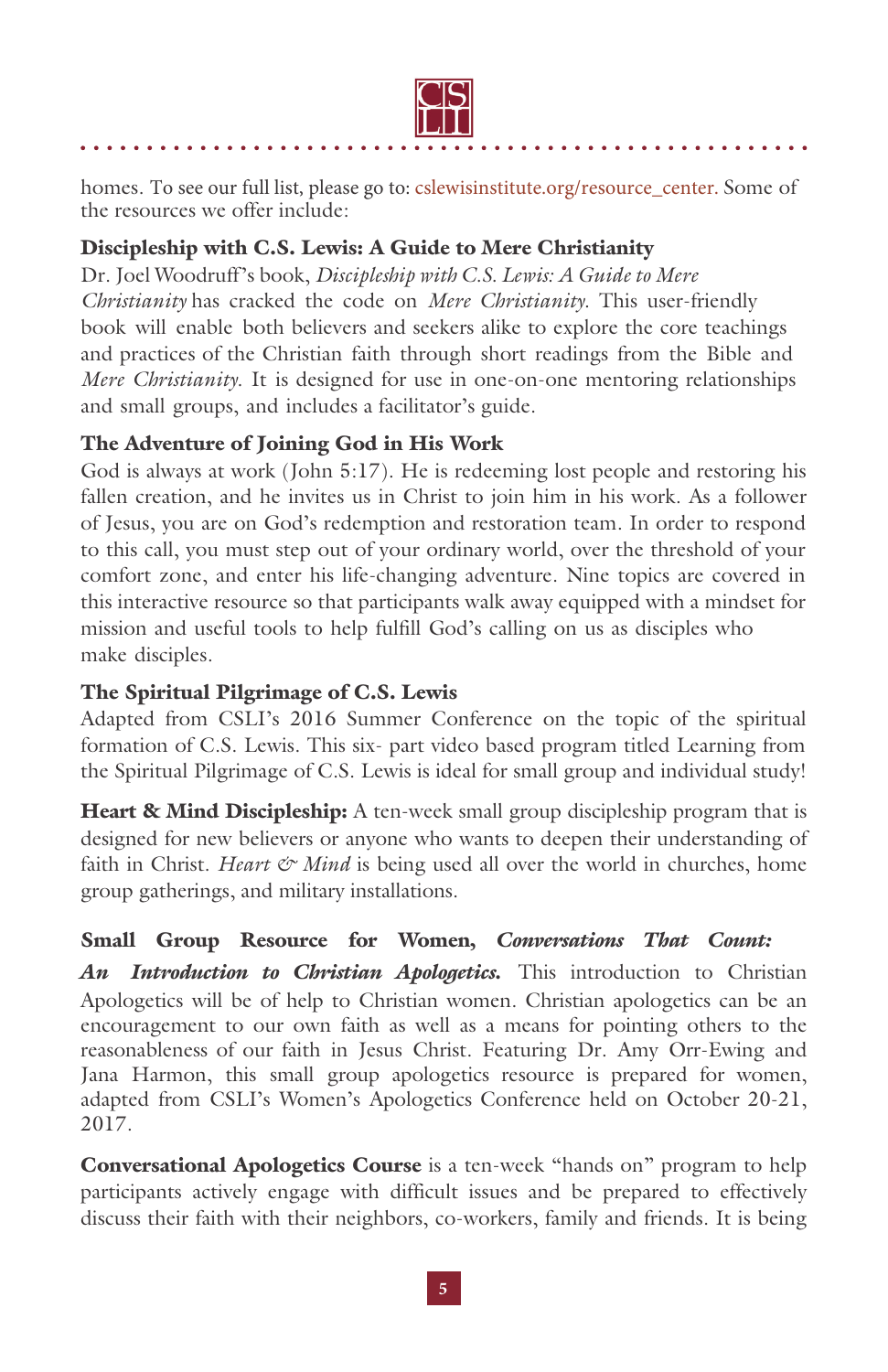

used on military bases, in churches, in college and high school ministries to help people become confident in sharing the Gospel with their friends and colleagues.

Our Basic Apologetics Course is a twenty-part series by author and scholar, Art Lindsley, and helps equip disciples to effectively reach non-believers in a confident and winsome way, and addresses many of the attacks against the faith today.

### **Pastors Network**

 A pastor's work is challenging, rewarding, and often lonely and under-appreciated. From its inception, the Institute has sought to work closely with pastors from a variety of churches and provide them with resources that would encourage them as leaders of the church and assist them in making disciples of Jesus Christ.

The Institute hosts pastor-only events to provide safe, thoughtful opportunities for pastors to gather for fellowship, prayer and mutual encouragement. This can take the form of luncheons, prayer meetings, and special events in which a topic of interest to pastors is presented. The Institute has no specific agenda of it's own at these gatherings. Rather, our desire is simply to serve pastors and their churches in whatever way we can.

As the Institute has expanded in recent years, we have been able to offer ministries of encouragement to pastors more personally and directly through our local branches. For a list of events and opportunities for pastors in cities in which the Institute has a physical presence, please go to www.cslewisinstitute.org/Pastors\_Network

# **Publications**

For more information and subscriptions: www.cslewisinstitute.org/Publications and www.cslewisinstitute.org/JoinUs

- *Broadcast Talks* published quarterly, each issue features a transcription of a talk presented at an event of the C.S. Lewis Institute with ideas to cultivate Christ-like thinking and living.
- *Reflections* Published monthly, Reflections presents an important message for daily living from the thoughts of C.S. Lewis in a one-page format.
- *The Dawn Treader*  monthly newsletter provides tools to help disciple the young people in your life, preschoolers to teens. Each issue focuses on a different topic, such as the Ten Commandments or Preparing the Heart. It offers opportunities to engage kids on important topics, week-by-week, thorough answers to challenging questions, related prayers and activities and other resources.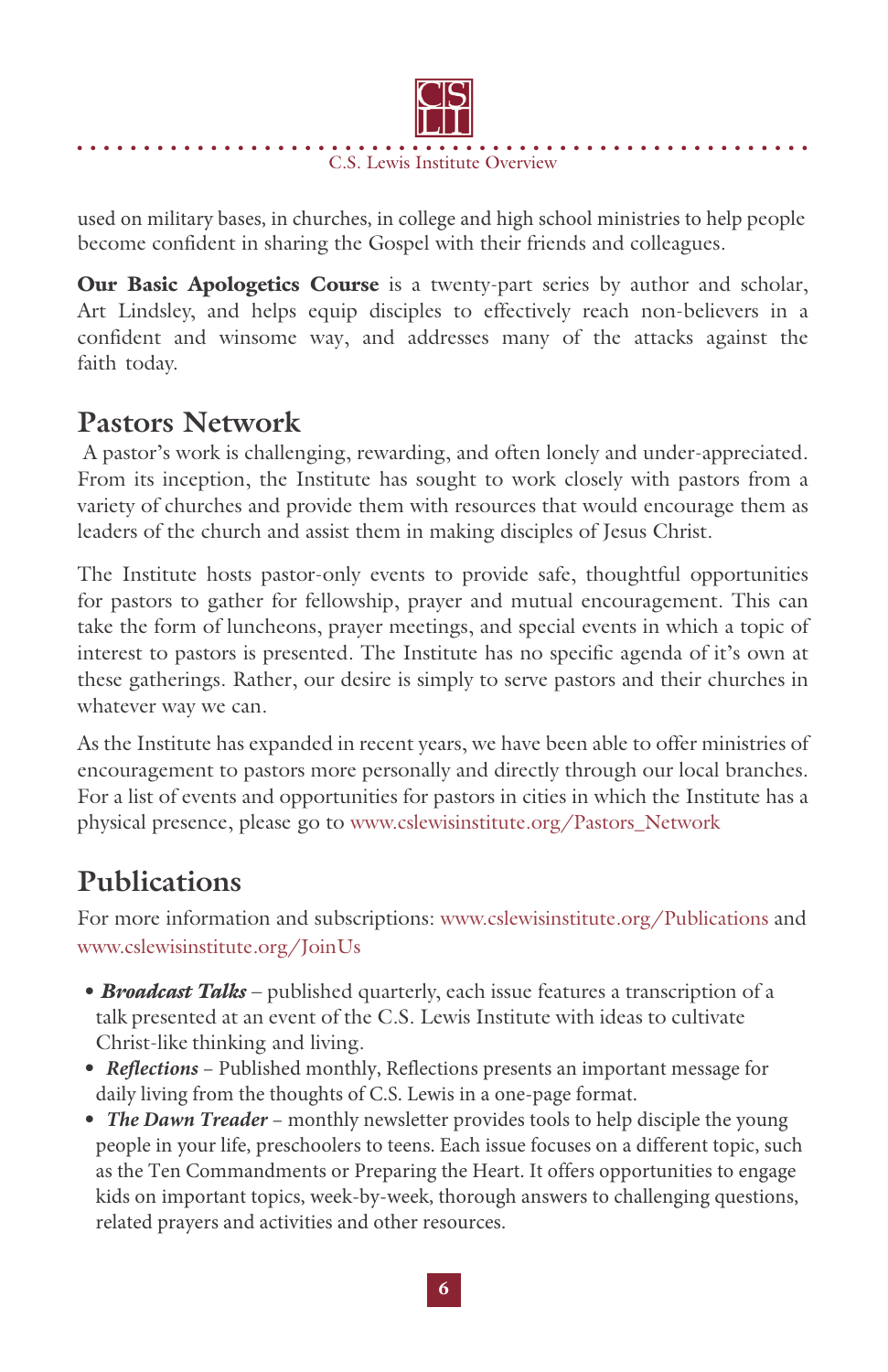

# **Podcasts**

For more information and subscriptions: www.cslewisinstitute.org/Publications and www.cslewisinstitute.org/JoinUs

- *Knowing & Doing* podcast. Taken from articles for our quarterly magazine, these narrated podcasts cover a wide variety of subjects from nationally recognized leaders in discipleship, spirituality, theology, apologetics, and cultural analysis.
- *Questions That Matter* A podcast hosted by Dr. Randy Newman which addresses important issues in the church and culture through interviews with thoughtful leaders in today's world.
- *Side B Apologetics*  A podcast hosted by Dr. Jana Harmon in which she explores how skeptics and others have come to faith in Jesus Christ.

### **Prayer Team**

Will you join us this year as we renew our commitment to prayer?

Prayer has been a vital part of the DNA of the C.S. Lewis Institute ministry since its inception in 1976. Time and time again as we've faced various challenges, God has led the men and women of the Institute to fall on our knees in prayer and seek His path and power. We have seen Him graciously respond many times.

Our hope is that you will be encouraged throughout this year as we consider ways to incorporate prayer into both our personal and our public lives. We believe that our effectiveness in fulfilling the Great Commission and making disciples in Jesus' name will grow exponentially as we incorporate prayer into all aspects of our lives in new and creative ways. Won't you join us?

To join the prayer team, please visit: https://bit.ly/CSLIprayer

# **Discipleship Conferences**

Open to the public, our discipleship conferences and livestream events engage contemporary topics believers face, including prayer, spiritual discernment, apologetics, sin, Biblical authority, mentoring and discipleship. Speakers have included John Lennox, Peter Williams, Rebecca DeYoung, Alistair Begg, Nancy Pearcey, Alister McGrath, Philip Ryken, Gerald McDermott, Robert Coleman, Paul Miller and others. For a full list of current events see www.cslewisinstitute.org/events\_page